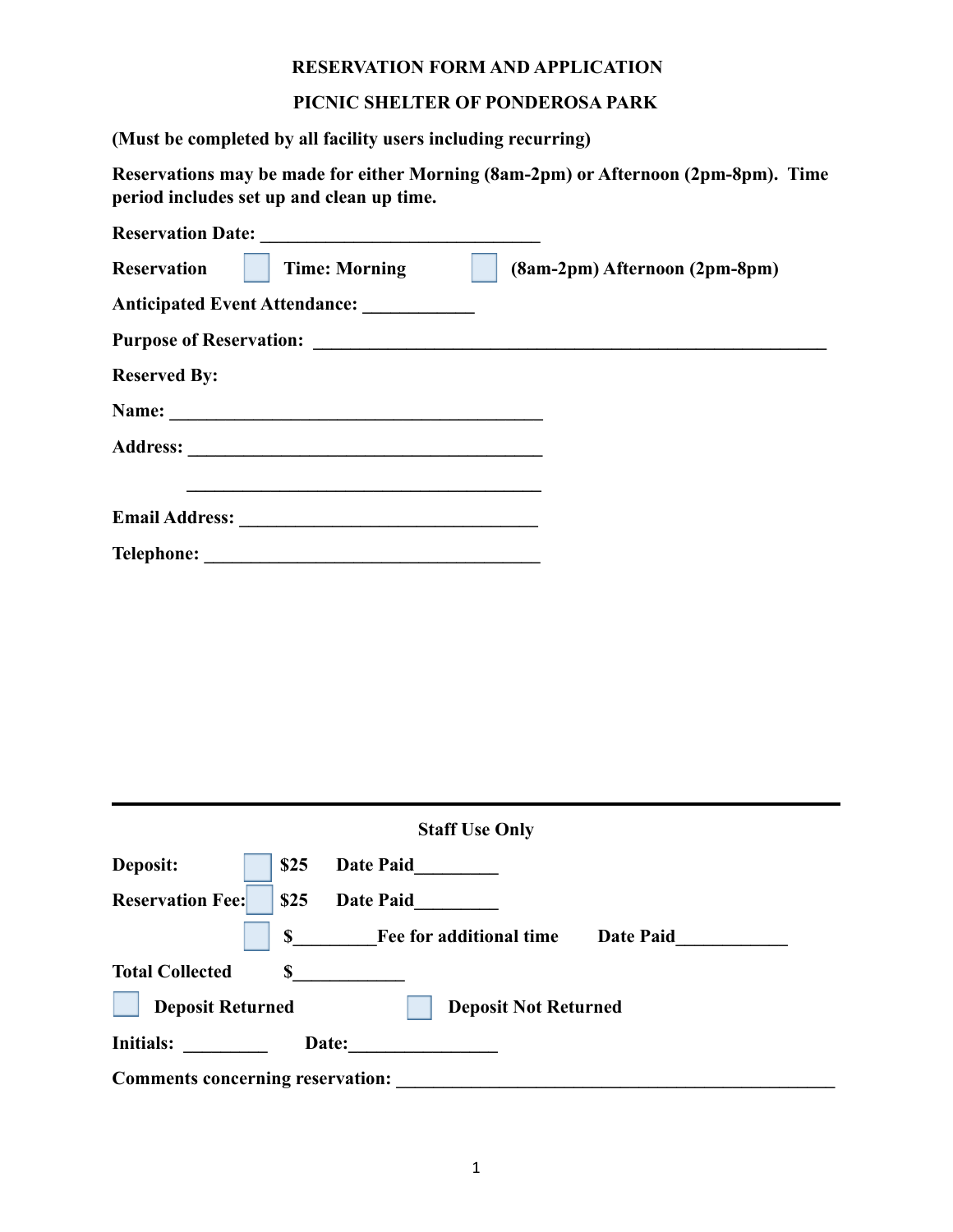# **AFTER THE EVENT**

Sign off the Reservation Checklist with each facility usage (even recurring users).

For reimbursement of the security deposit, the facility must be left without damage according to all guidelines. The Recreation Department staff will determine if applicant has complied.

# **RESERVATION CHECKLIST FOR EACH USAGE OF PONDEROSA PARK PICNIC SHELTER**

- $\epsilon$  All trash removed from facility with trash bags that you supplied. Do not remove DRUM LINERS
- $\epsilon$  Spills in picnic shelter, bathrooms, lawns, or play surfaces must be cleaned up or mopped up.
- $\epsilon$  All restrooms & toilets checked to be flushable and clean and free of any contents (stopped up toilets will incur deposit fee charge).
- $\epsilon$  All food items removed from park facilities.
- $\epsilon$  All lights turned off.
- $\epsilon$  All decorations including tape, staples, nails, glitter, and confetti have been removed.

For emergencies only contact: Tim Friar 506-2940

# **RETURN RESERVATION CHECKLIST TO TOWN HALLAFTER EVENT**

Checklist completed by: \_\_\_\_\_\_\_\_\_\_\_\_\_\_\_\_\_\_\_\_\_\_\_\_\_\_\_\_\_\_\_\_\_\_ Representing: Date: \_\_\_\_\_\_\_\_\_\_\_\_\_\_\_\_\_ Time: \_\_\_\_\_\_\_\_\_\_\_\_\_\_\_\_\_\_\_\_\_\_\_\_\_\_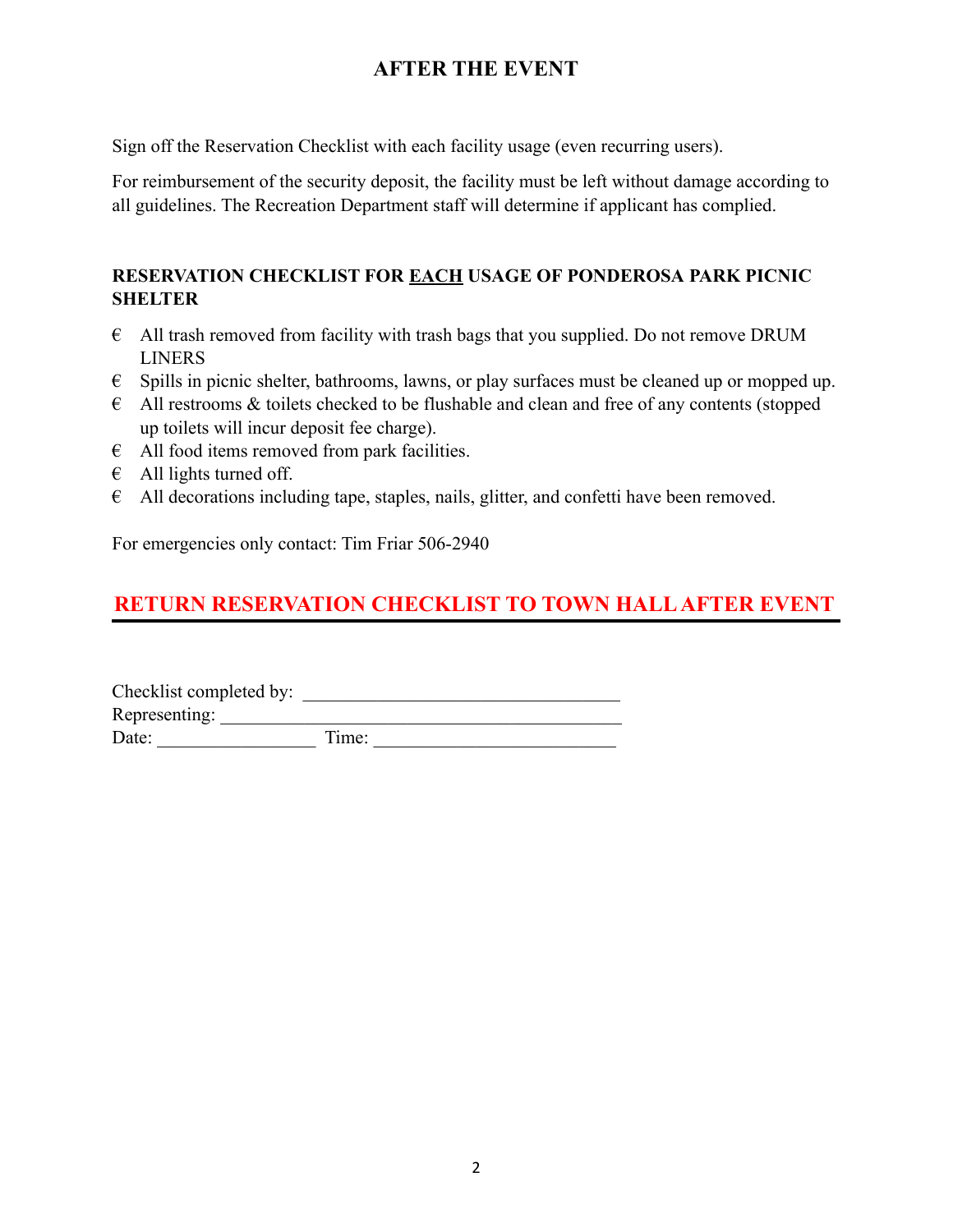# **USE OF RECREATION FACILITIES PONDEROSA PARK PICNIC SHELTER GENERAL RULES AND REQUIREMENTS**

#### **WHO CAN RESERVE**

The Recreation Department of the Town of Six Mile allows its facilities to be reserved by a Six Mile resident, a non-resident, a community group, sports organization, or a business (of the nature allowed by the Zoning Ordinance). However, acting within reasonable discretion, the Recreation Department reserves the right to deny requests for reservations for events that would be considered offensive, in poor taste, or have a significant unmitigated impact on the community.

The following groups/organizations will not be charged a reservation fee to use the town facilities but must complete the Reservation Checklist for each usage. These groups are also subject to the same deposit fee charges as any others except on a post usage basis.

- Service Organizations, i.e. Lion's Club, etc., Boys and Girl Scouts, Political Parties, Young Appalachian Musicians (YAMS) and 4-H
- Any member in good standing with the Six Mile Volunteer Fire Department (family-oriented event only)
- Benefits held for the purpose of raising funds for local families/individuals in dire need of assistance.

All other conditions applicable to any other reservation apply for the above and will be inspected.

No deposit refund will be issued if cancellation is made less than one week prior to the scheduled reservation.

#### **GENERAL USE GUIDELINES**

No use of tobacco or alcohol is allowed in or on recreation facilities. The use of grills or other food preparation equipment is allowed with prior approval of the Recreation Department.

When reviewing an event reservation request, the Recreation Department may add conditions of approval to ensure that the event does not have a negative, unmitigated impact on the community.

Any person, group, or organization who reserves (herein referred to as the **user**) the picnic shelter, shall comply with all Town signage permit requirements.

Any activities conducted on Town Property and public right of way must not discriminate on the basis of race, color, religion, sex, sexual preference, age, national origin, familial status or disability.

Town and/or Recreation-sponsored events take priority over all other usage of the facilities.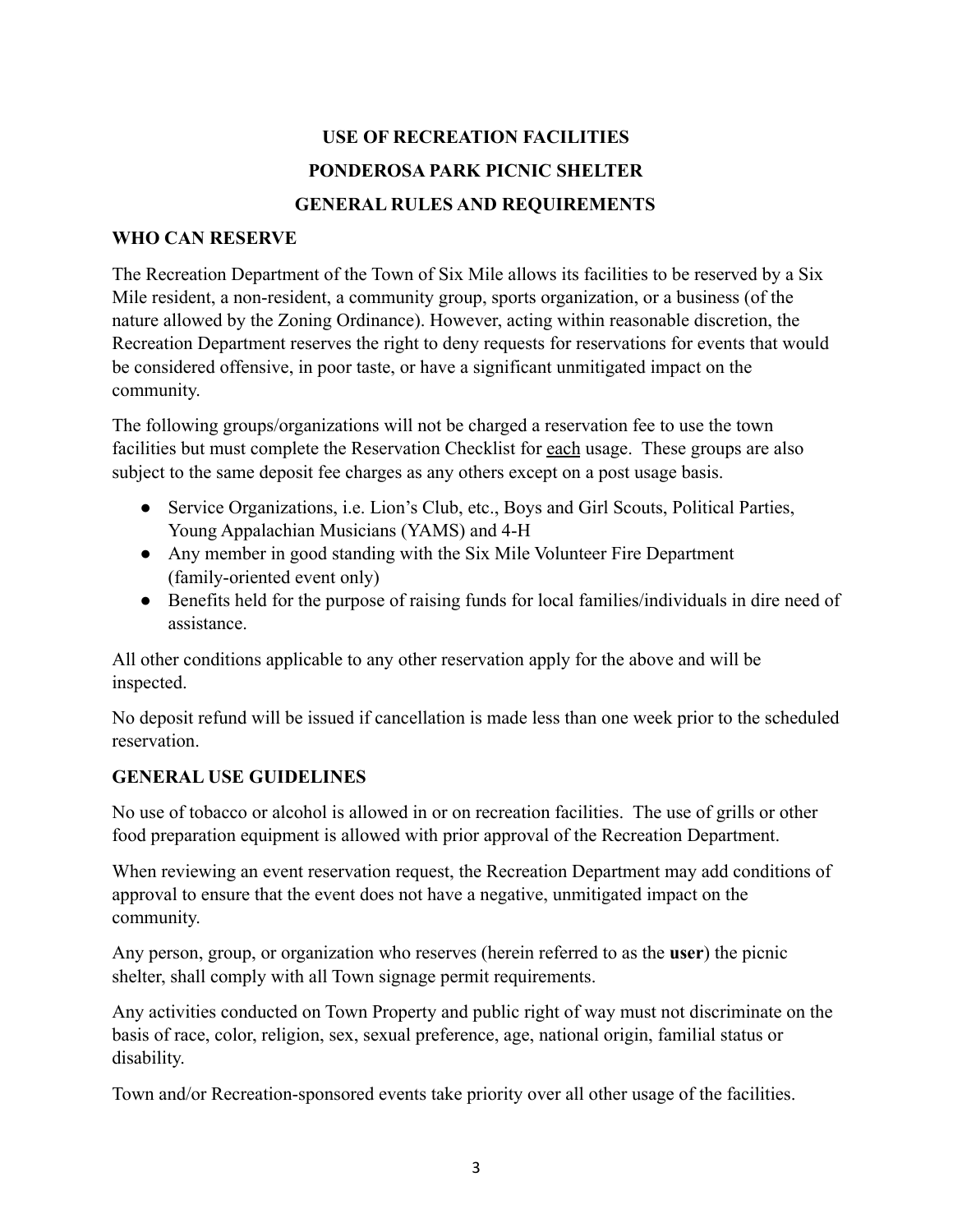The Recreation Department may limit facility reservations on holidays and holiday weekends due to strong demand for Town facilities on such occasions.

Users will be required to have no less than one adult chaperone for each 10 minors present during use of facilities. The picnic shelter and the fields are reserved separately. The reserving of one does not constitute reserving the other.

## **INFLATABLES, BOUNCE HOUSES, FIRE WORKS AND/OR WATER SLIDES OF ANY KIND ARE NOT ALLOWED.**

User must bring trash bags to remove event trash. Using and replacing a trash bag in drum receptacles will not suffice. The typical "home" trash bag is too small for these receptacles and will create issues if used in the drums.

Live or amplified music is permitted, however, in order to minimize potential disruption of the use and enjoyment of other park guests, music/noise levels for the event shall comply with a maximum decibel level of 60 dBA. Failure to comply with this requirement shall result in immediate suspension of the reservation and termination of the event.

No decorations shall be displayed or installed by the user which may damage or deface park property, including structures, lawns, vegetation, and playing surfaces. The user is responsible for removing all their own decorations and trash at the end of their reservation.

Trucks, cars, trailers, and all other vehicles are not allowed on any of the lawns at Ponderosa Park except by permission of the Recreation Department.

Violations of any of the rules/regulations set forth herein, any Town ordinance or regulation, or standing rules of Ponderosa Park may result in immediate eviction from park facilities, loss of deposits, and/or denial of future reservations.

## **APPLICATIONS FOR RESERVATION**

Reservations may be made up to twelve (12) months in advance.

No deposit refund will be issued if cancellation is made less than one week prior to the scheduled reservation.

Any change in hours, or conditions indicated on the original reservation application, must be done at least seven (7) days prior to the scheduled reservations (subject to availability).

The Town of Six Mile and the Recreation Department assume no responsibility for injury to individuals, guests, damage to personal property or loss of personal property related to reservations. **THESE EVENTS AND ANY RELATED LIABILITY OF ANY FORM ARE SOLE RESPONSIBILITY OF THE USER.**

The user is solely responsible for damages/accidents or injuries to persons or property resulting from use of facilities by the user, guests of the user, any contractor of the user, or any other person attending the event/activity being conducted by the user.

No more than two reservations will be made for one day. The picnic shelter can be reserved for the Morning (8am-2pm) or the Afternoon (2pm-8pm). Two reservation fees and one deposit will be charged if reservation requires a portion of both time slots.